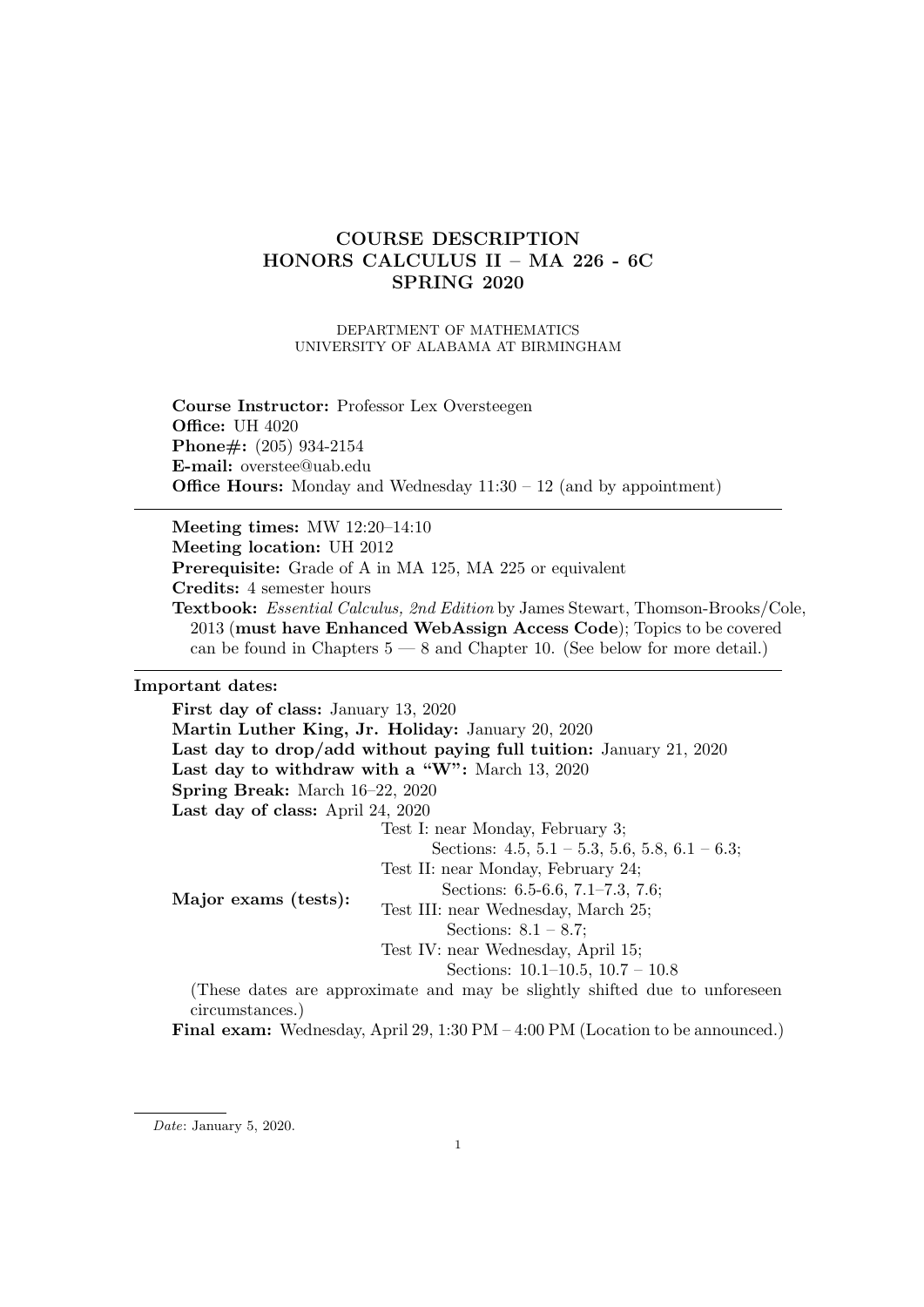## 2 DEPARTMENT OF MATHEMATICS UNIVERSITY OF ALABAMA AT BIRMINGHAM

# Course policies:

- Please make sure that you are able to receive e-mail through your Blazer-ID account. Official course announcements may be sent to that address.
- If your are contacted by the Early Alert Program, you should consider taking advantage of the services it offers. Various services to assist you are also listed in the Student Resources section of the Blazernet web site.
- If you wish to request a disability accommodation please contact DSS at 934-4205 or at dss@uab.edu.
- If a test is missed due to serious verifiable circumstances or official university business, the test grade will be replaced with the properly rescaled final exam score. You must advise the instructor of such circumstances before the exam takes place. A missed final exam gets a score of zero.
- No books or use of phones will be allowed during any of the tests or quizzes.
- Calculators which do not have access to the internet will be allowed during tests and/or quizzes.
- A  $5'' \times 8''$  Quick Reference Card made by the student will also be allowed on all major exams (tests and final exam), but not on quizzes.

## Assessment procedures:

- Student achievement will be assessed by the following measures:
	- $-$  **Four in class tests** including short questions (Part I) as well as problems requiring in depth understanding (including word-problems). Partial credit is awarded where appropriate. Each test contributes 11% to the course average.
	- $-$  **Students' presentations** count for  $14\%$  of the grade (the semester will be split if half after the second exam–7% can be earned in each half). Normally, a student will present twice a week, and not more than four times a week (see the part of this document entitled "How this class works" for the additional explanation).
	- $-$  A 150-minute comprehensive final examination including Part I and Part II type problems. The final contributes 25% to the course average.
	- $-$  Attendance in the course is crucial for your success and counts for 11% of the grade. The roll will be taken in the beginning of every class. If you are unable to attend class, you must email me BEFORE that class take place and bring me a verifiable excuse later.
	- $-$  A project assigned during the term. The project contributes 6\% to the course average.
- Your course performance is your course average (including the final exam score). This is a number between 0 and 100.
- Your final grade is determined according to the following table:

| Course performance: 88-100 75-87 62-74 50-61 below 50 |  |           |  |
|-------------------------------------------------------|--|-----------|--|
| Final Grade:                                          |  | A R C D F |  |

• In addition your grade maybe raised by a strong performance on the final exam (normally at most one letter grade).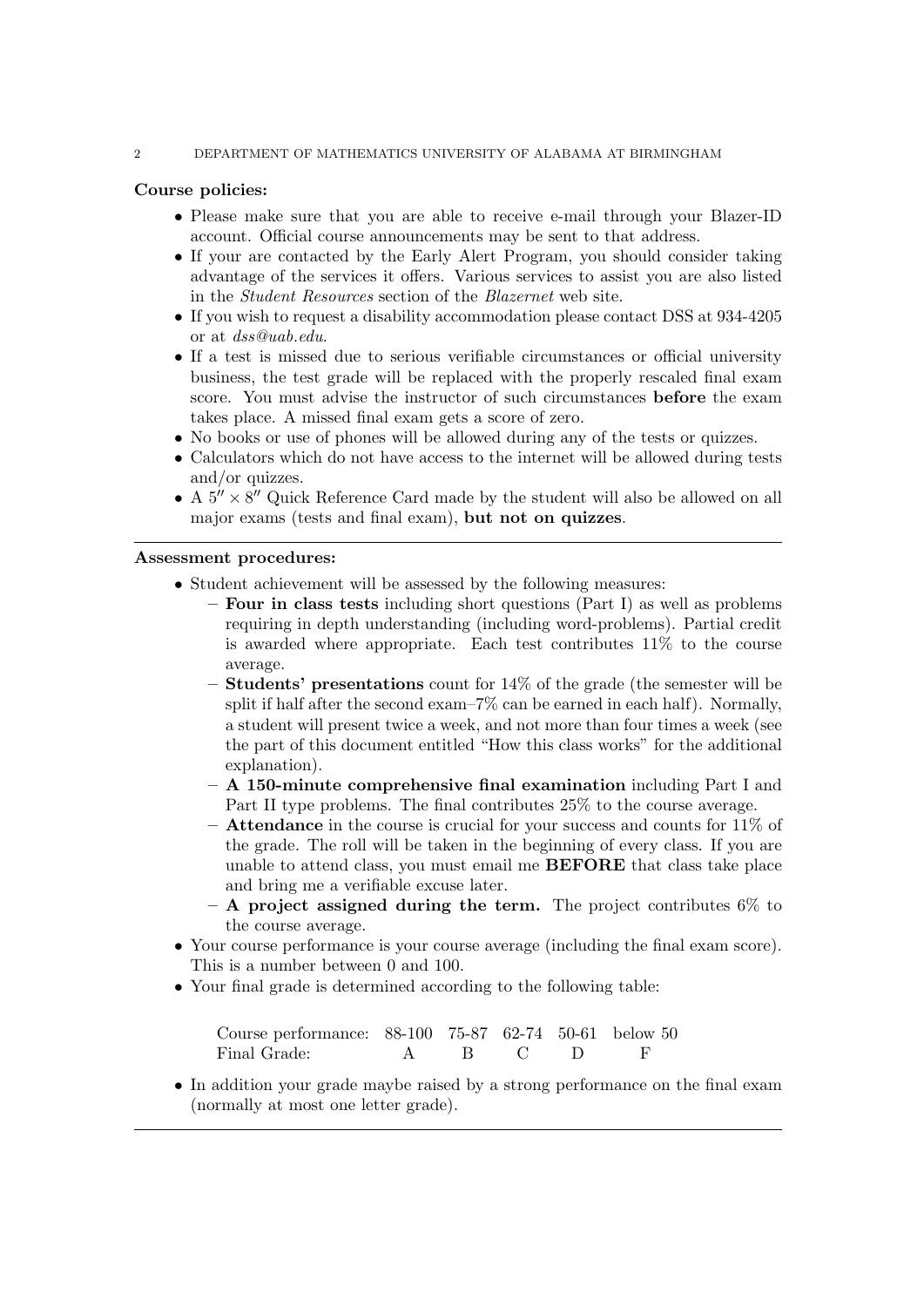Tips:

- Help is available in the Math Learning Lab (HHB 202); M-Th, 9:00 AM  $-8:00$ PM, F 9:00 AM –3:00 PM. It is closed during official UAB holidays and breaks. Limited hours are available during final exams.
- Past exams given in Calculus II are posted on the math dept website

www.uab.edu/cas/mathematics

for student practice. Click on Calculus Testbank under the Resources and Student Resources links.

- By working steadily and regularly, you will increase your chances to succeed in this course.
- Remember, being a full-time student is a full-time job.

Sections to be covered: Essential Calculus, 2nd Edition by James Stewart, Thomson-Brooks/Cole, 2013.

- Review for Chapter 4:  $4.2 4.5$ .
- Review for Chapter 5:  $5.1 5.3$ .
- Chapter 5: 5.6, 5.8.
- Chapter 6:  $6.1 6.3$ ,  $6.5 6.6$ .
- Chapter 7:  $7.1 7.3$ , 7.6.
- Chapter 8:  $8.1 8.7$ .
- Chapter 10:  $10.1 10.5$ ,  $10.7 10.8$

## HOW THIS CLASS WORKS<sup>1</sup>

This class will be taught in a way that is likely to be different from mathematics classes you have encountered in the past. Much of the class will be devoted to students working problems at the board and much of your grade will be determined by the amount of mathematics that you produce in this class.

I use the word produce because the best way to learn mathematics is by doing mathematics. Therefore, just as I learned to ride a bike by getting on and falling off, I expect that you will learn mathematics by attempting it and occasionally falling off!

You will be expected to work assigned problems from the book and present some of them on the board. I urge you to seriously consider the value of becoming an independent thinker who tackles doing mathematics, and everything else in life, on your own rather than waiting for someone else to show you how to do things.

# A Common Pitfall

There are two ways in which students can approach this class. The first is to say, I will wait and see how this works and then see if I like it and put some problems up later in the semester after I catch on.

Think of the course as a forty-yard dash. Do you really want to wait and see how fast the other runners are? If you try every night to do the problems then you may get a problem (Yay!) and be able to put it on the board with pride and satisfaction. Alternatively, you will struggle with the problem, learn a lot in your struggle, and then watch someone else

<sup>&</sup>lt;sup>1</sup>We are indebted to Professor Ted Mahavier, a pioneer of the problem-based approach to learning calculus, for the description of how this class works (for additional information go to www.jiblm.org).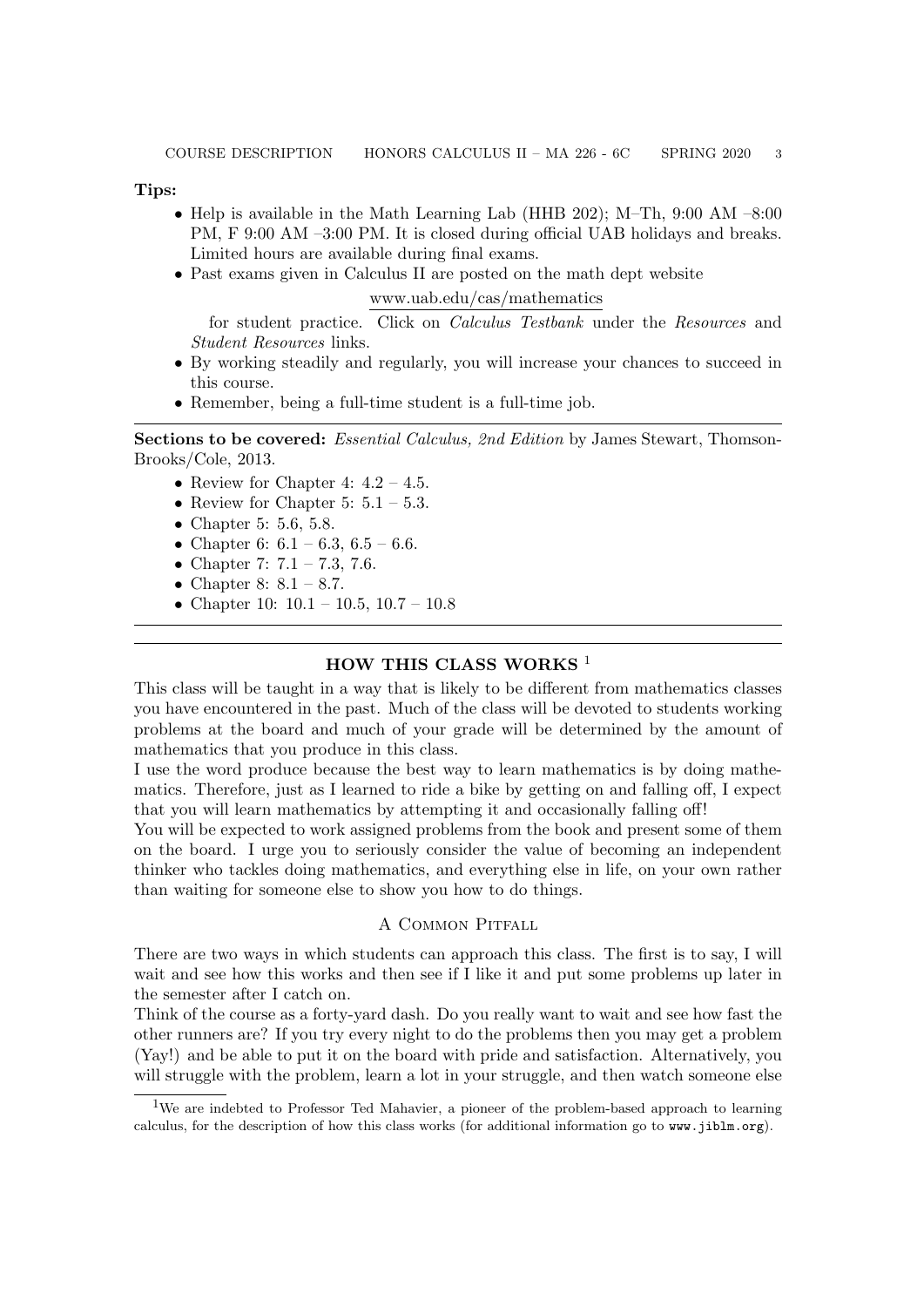put it on the board. When this person puts it up you will be able to ask questions and help yourself and others understand it. And then you can say to yourself, "Ahhhh, now I see where I went wrong and now I can do this one and a few more for next class."

If you do not try problems each night, then you will watch another student put the problem on the board. Most likely you will not quite catch all the details. Then, when you study for the tests or try the next problems, you will have only a loose idea of how to tackle such problems. Basically, you have seen it only once in this case. The first student saw it once when s/he tackled it on her/his own, again when either s/he put it on the board or another student presented it, and then a third time when s/he studies for the next test or quiz.

Hence the difference between these two approaches is the difference between participating and watching a movie. I hope you all will choose to participate and, as a consequence, will benefit the most from the class!

# Board Work

Let us put your mind at ease regarding this part of the class. First, by coming to class everyday you will earn 11% of your course grade! Every problem you present pushes your grade higher. Here are some rules and guidelines associated with the board work.

- I will call for volunteers every day and will pick the person with the least presentations to present a given problem. You may inform me that you prepared a problem in advance (which I appreciate), but the problem still goes to the person with the least presentations on the day I call for a solution.
- Ties are broken randomly before the first test. Once the first test has been returned, ties are broken by giving precedence to the student with the lower last test score. A student who has not gone to the board on a given day will be given precedence over a student who has gone to the board that day.
- To present a problem at the board means to have written the problem statement up, to have written a correct solution using complete mathematical sentences, and to have answered all students questions regarding the problem.
- Since you will be communicating with other students on a regular basis, here are several guidelines that will help you.
	- Most importantly, remember that the whole class is on your side and wants to see you succeed, so questions are intended to help everyone, not to criticize you.
	- When you speak, do not use the words obvious, stupid, or trivial.
	- Do not attack anyone personally or try to intimidate anyone. Do not get mad or upset at anyone. If you do, try to get over it quickly.
	- Do not be upset when you make a mistake brush it off and learn from it. Do not let anything go on the board that you do not fully understand. Do not say to yourself, I will figure this out at home.
	- Do not work together without acknowledging it at the board.
	- Do be polite and respectful.
	- Do let people answer when they are asked a question.
- Do not use concepts we have not defined. Do not use or get examples or solutions from other books.
- Do not try to put up a problem you have not written up. Do prepare arguments in advance.